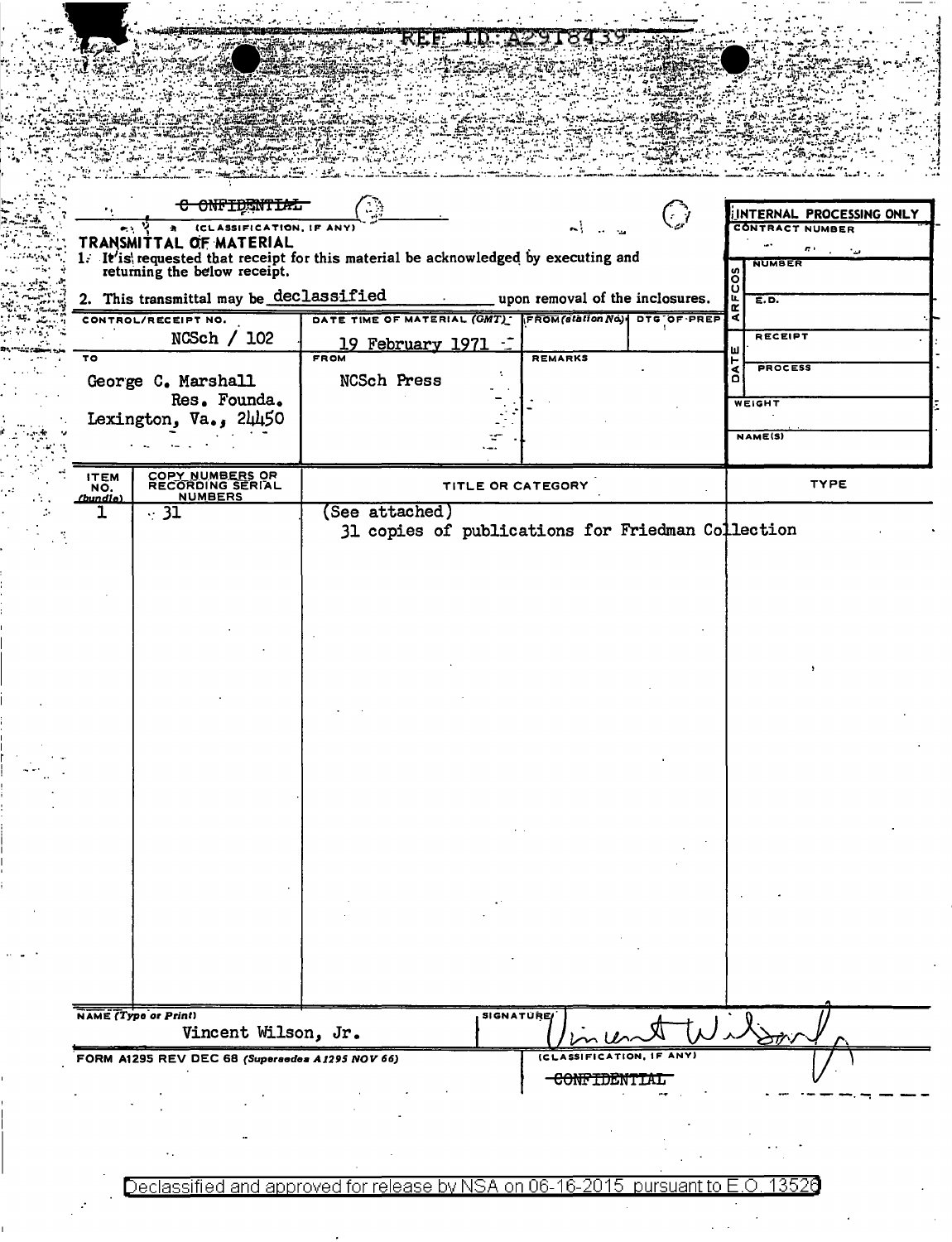## ID:A2918439 REF

Publications for the Friedman Collection

 $\binom{m}{k}$ 

X

<9

- Report of Code Compilation Section, GHQ AEF
- Final Report of the Radio Intelligence Section, General Staff, GHQ AEF  $\mathcal{L} \times \mathcal{L} \times \mathcal{L}$ **Algebra Service Pro** and the control of Permutation Tables involving a Feature of non-Transposability 3∙∵
- Further Applications of the Principles of Indirect Symetry of 4. Position in Secondary Alphabets
- 5. Principles of Solution of Military Field Codes used by the German Army in 1917
- Principles of Solution of Cryptograms produced by the I.T. &T. 6. Cipher Machine
- General Solution for the Double Transposition Cipher
- German Military Ciphers from February to November 1918  $log#2038$ .
	- Analysis of the Hagelin Cryptograph Type B-211 9.
	- 10. Analysis of a Mechanico-Electrical Cryptograph, Part I
	- (i) 21. Analysis of a Mechanico-Electrical Cryptograph, Part II
		- > 12. An Encipherment of the German Diplomatic Code 7500
- $\gamma$   $\sim$  13. Studies in German Diplomatic Codes employed during the World War  $\Re$  202
	- 14. Field Codes used by the German Army during the World War
	- 15. Elements of Cryptography (Baudouin)
	- 16. American Army Field Codes in the American Expeditionary Forces during the First World War
	- 17. Notes on the Liaison Service and the Liaison Intelligence Service of the German Army during the World War
	- 18. General Solution of the ADFGVX Cipher System
	- 19. The Contribution of the Cryptographic Bureaus in the World War 20. The Index of Coincidence and its Applications in Cryptanalysis 21. Manual of Cryptography (Sacco)